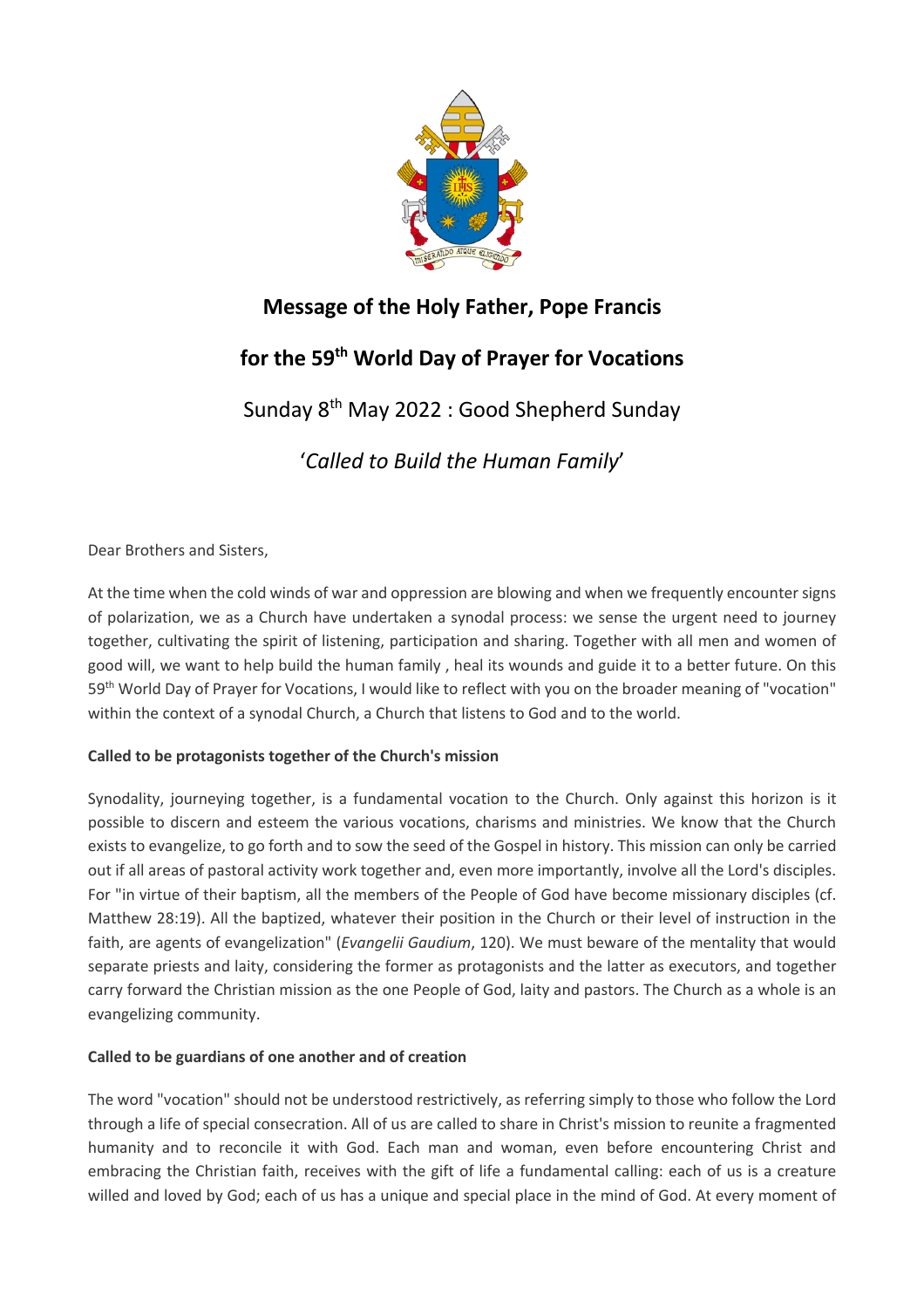our lives, we are called to foster this divine spark, present in the heart of every man and woman, and thus contribute to the growth of a humanity inspired by love and mutual acceptance. We are called to be guardians of one another, to strengthen the bonds of harmony and sharing, and to heal the wounds of creation lest its beauty be destroyed. In a word, we are called to become a single family in the marvellous common home of creation, in the reconciled diversity of its elements. In this broad sense, not only individuals have a "vocation", but peoples, communities and groups of various kinds as well.

#### **Called to welcome God's gaze**

Within this great common vocation, God addresses a particular call to each of us. He touches our lives by his love and directs them to our ultimate goal, to a fulfilment that transcends the very threshold of death. That is how God wanted to see our lives and how he sees them still.

Michelangelo Buonarroti is said to have maintained that every block of stone contains a statue within it, and it is up to the sculptor to uncover it. If that is true of an artist, how much more is it true of God! In the young woman of Nazareth he saw the Mother of God. In Simon the fisherman he saw Peter, the rock on which he would build his Church. In the public Levi he recognized the apostle and evangelist Matthew, and in Saul, a harsh persecutor of Christians, he saw Paul, the apostle of the Gentiles. God's loving gaze always meets us, touches us, sets us free and transforms us, making us into new persons.

That is what happens in every vocation: we are met by the gaze of God, who calls us. Vocation, like holiness, is not an extraordinary experience reserved for a few. Just as there is a "holiness of the saints next door" (cf. *Gaudete et Exsultate* , 6-9), so too there is a vocation for everyone, for God's gaze and call is directed to every person.

According to a proverb from the Far East, "a wise person, looking at the egg can see an eagle; looking at the seed he glimpses a great tree; looking at the sinner he glimpses a saint". That is how God looks at us: in each of us, he sees a certain potential, at times unknown to ourselves, and throughout our lives he works tirelessly so that we can place this potential at the service of the common good.

Vocation arises in this way, thanks to the art of the divine Sculptor who uses his "hands" to make us go forth from ourselves and become the masterpiece that we are called to be. The word of God, which frees us from self-absorption, is especially able to purify, enlighten and recreate us. So let us listen to that word, in order to become ever more open to the vocation that God entrusts to us! And let us learn to listen also to our brothers and sisters in the faith, for their advice and example may help disclose the plan of God, who shows us ever new paths to pursue.

#### **Called to respond to God's gaze**

God's loving and creative gaze met us in an entirely unique way in Jesus. The evangelist Mark tells us that, speaking with the rich young man, "Jesus looking upon him, loved him" (10:21). This gaze of Jesus, full of love, rests upon each of us. Brothers and sisters, let us allow ourselves to be moved by this gaze to allow him to lead us outside of ourselves! Let us also learn to look at one another in such a way that all those with whom we live and encounter - whoever they may be - will feel welcomed and discover that there is someone who looks at them with love and invites them to develop their full potential.

Our lives change when we welcome this gaze. Everything becomes a vocational dialogue between ourselves and the Lord, but also between ourselves and others. A dialogue that, experienced in depth, makes us become ever more who we are . In the vocation to the ordained priesthood, to be instruments of Christ's